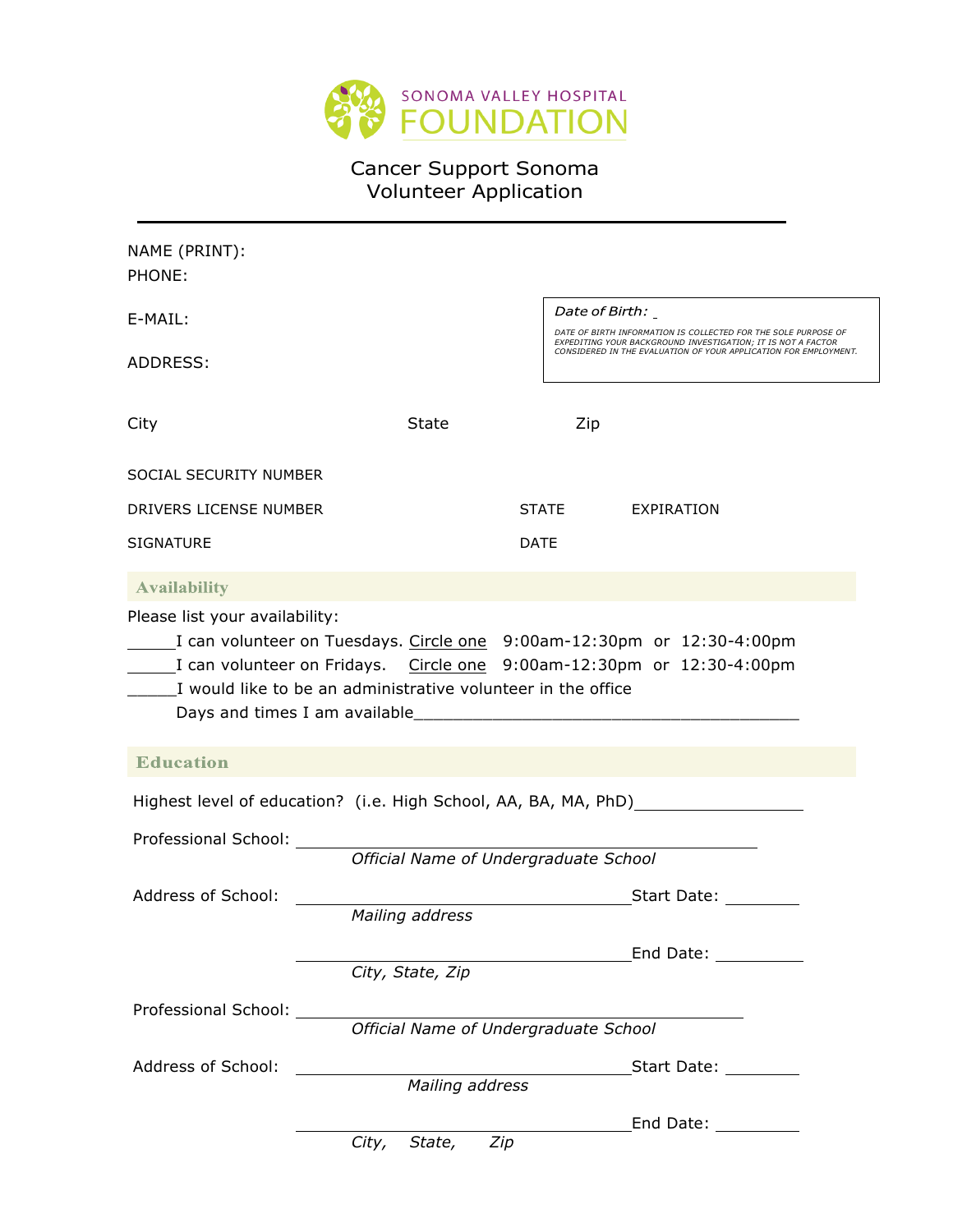### **Work History**

Please note your recent work history, starting with your most current position first. If you need more room, please attach a separate sheet.

| Α.   |                       |                       |                                                           |     |  |  |  |
|------|-----------------------|-----------------------|-----------------------------------------------------------|-----|--|--|--|
|      |                       |                       |                                                           |     |  |  |  |
|      |                       |                       |                                                           |     |  |  |  |
|      |                       |                       | Street Address                                            |     |  |  |  |
|      |                       |                       |                                                           |     |  |  |  |
|      |                       | City                  | State                                                     | Zip |  |  |  |
|      |                       |                       |                                                           |     |  |  |  |
|      |                       |                       |                                                           |     |  |  |  |
|      |                       |                       |                                                           |     |  |  |  |
|      |                       |                       |                                                           |     |  |  |  |
|      |                       | <b>Street Address</b> |                                                           |     |  |  |  |
|      |                       |                       |                                                           |     |  |  |  |
|      |                       |                       | State<br>City                                             | Zip |  |  |  |
|      |                       |                       |                                                           |     |  |  |  |
|      |                       |                       | <b>Person to Notify in Case of Emergency PLEASE PRINT</b> |     |  |  |  |
| Name |                       |                       |                                                           |     |  |  |  |
|      | <b>Street Address</b> |                       |                                                           |     |  |  |  |
|      | City ST ZIP Code      |                       |                                                           |     |  |  |  |
|      | Home Phone            |                       |                                                           |     |  |  |  |
|      | <b>Work Phone</b>     |                       |                                                           |     |  |  |  |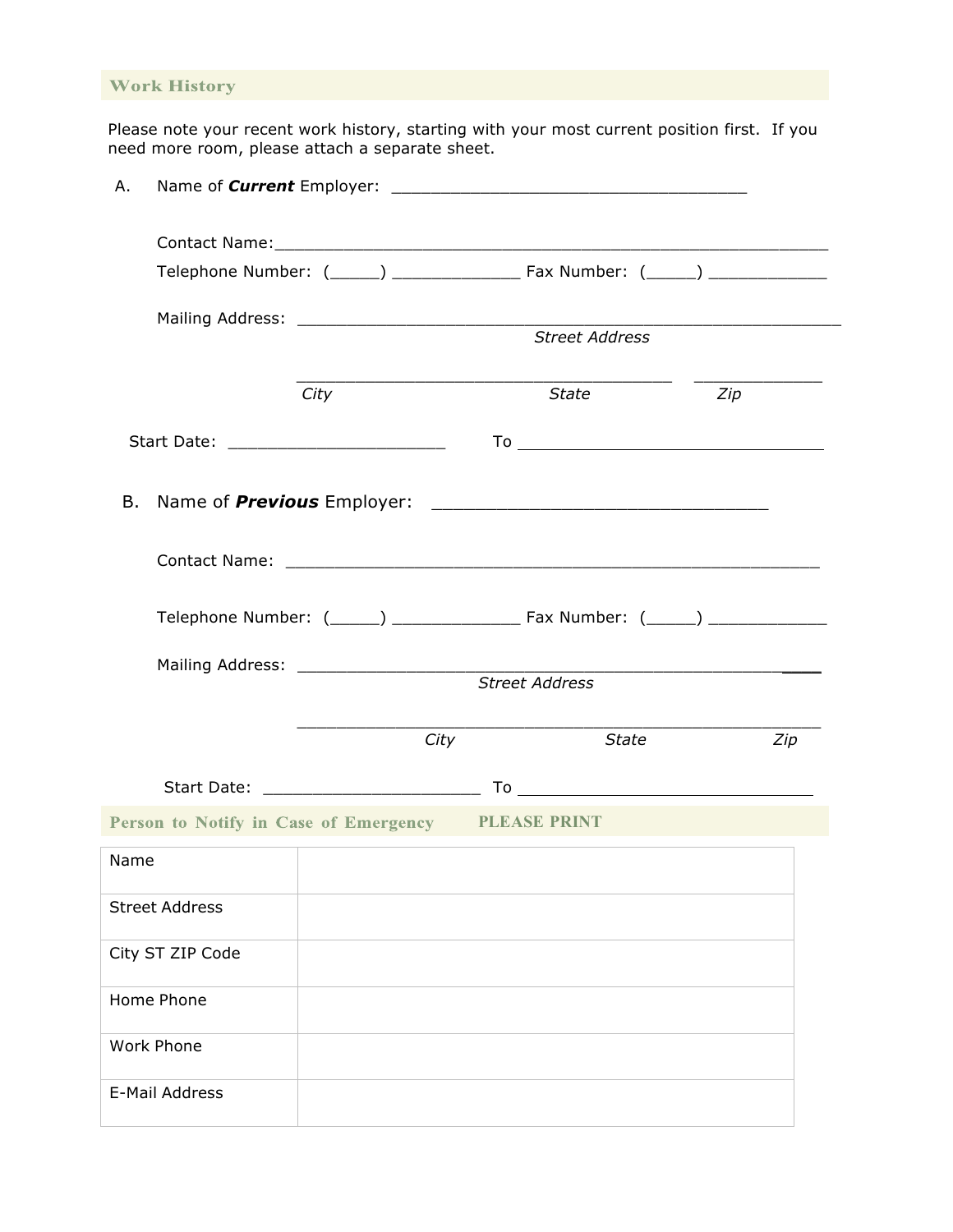**General Volunteer Questionnaire DATE:**

### **PLEASE PRINT**

Name: **Name:** Date: **Name:** 2008. **Date:** 2008. **Date:** 2008. **Date:** 2008. **Date:** 2008. 2008. 2014. 2015. 2016. 2016. 2016. 2017. 2018. 2016. 2017. 2018. 2017. 2018. 2017. 2018. 2017. 2018. 2017. 2018. 2017. 2018. 2017.

Why do you want to volunteer for Cancer Support Sonoma?

What skills, education or experience do you have that you feel would qualify you for this position?

What volunteer position (clinic support or administrative) interests you and why?

Are you a cancer survivor? If so, can you tell us a little about your experience, including how long it has been since you have completed treatment.

What do you feel are your strengths and weaknesses in the workplace?

If offered a volunteer position, when could you start?